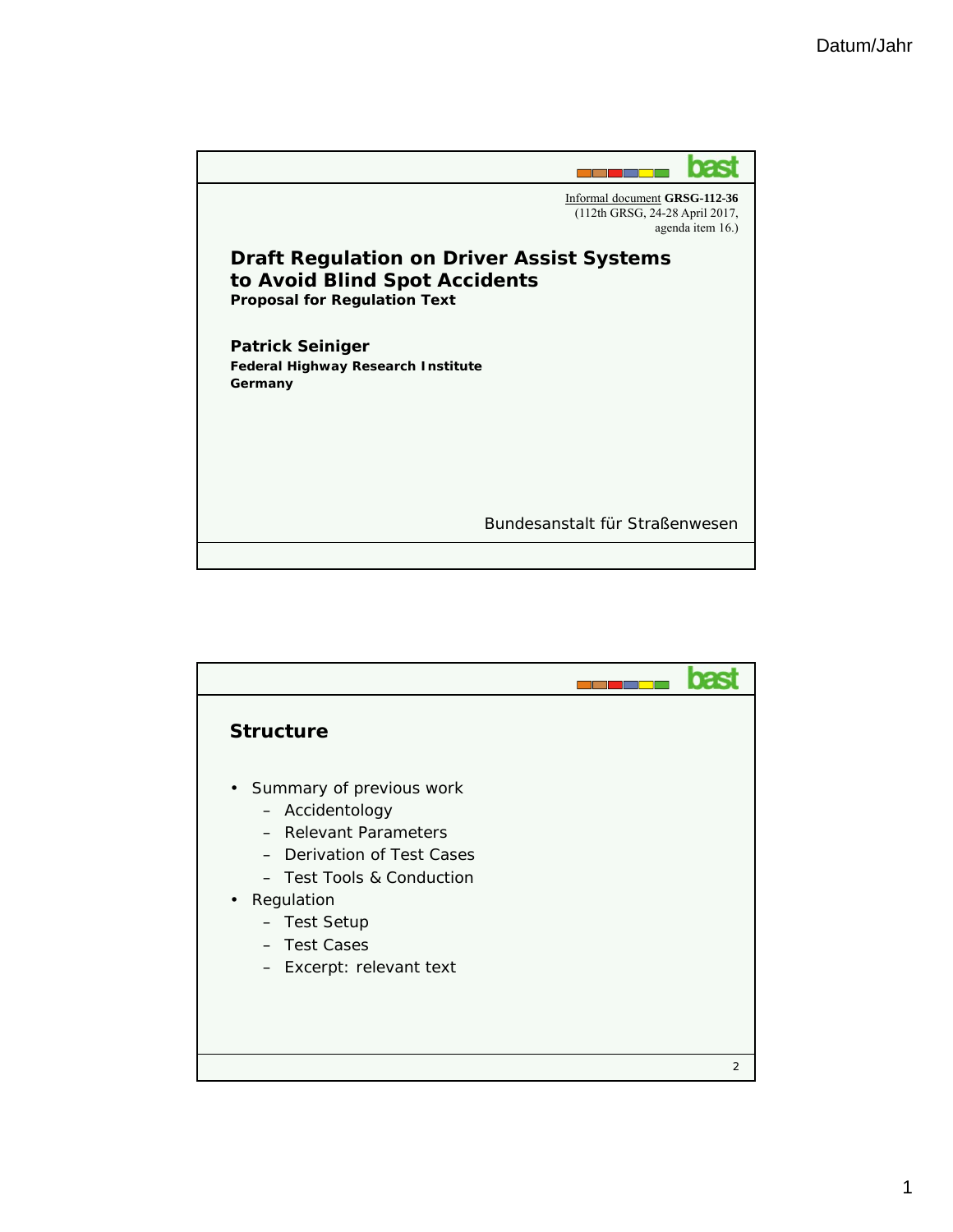

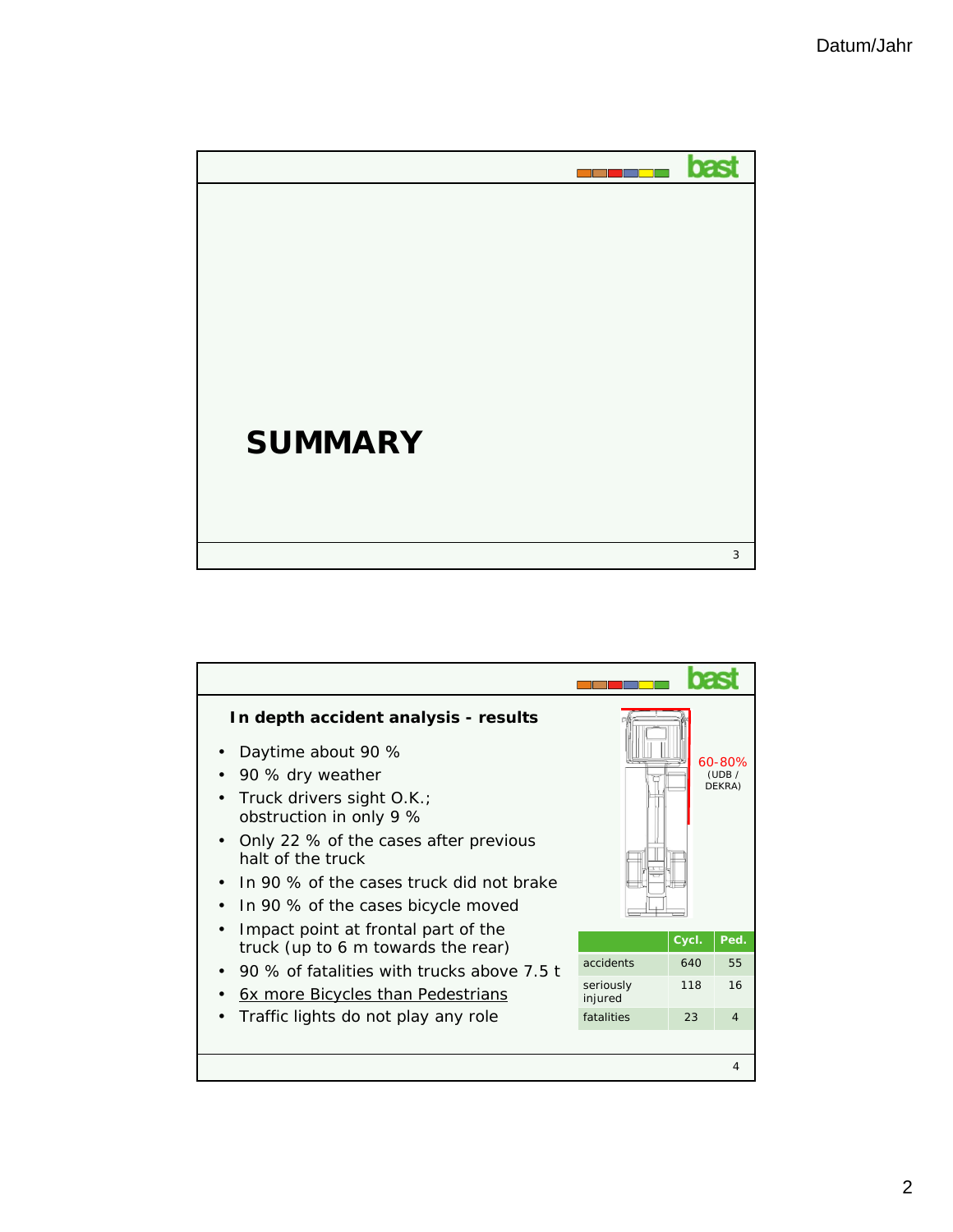

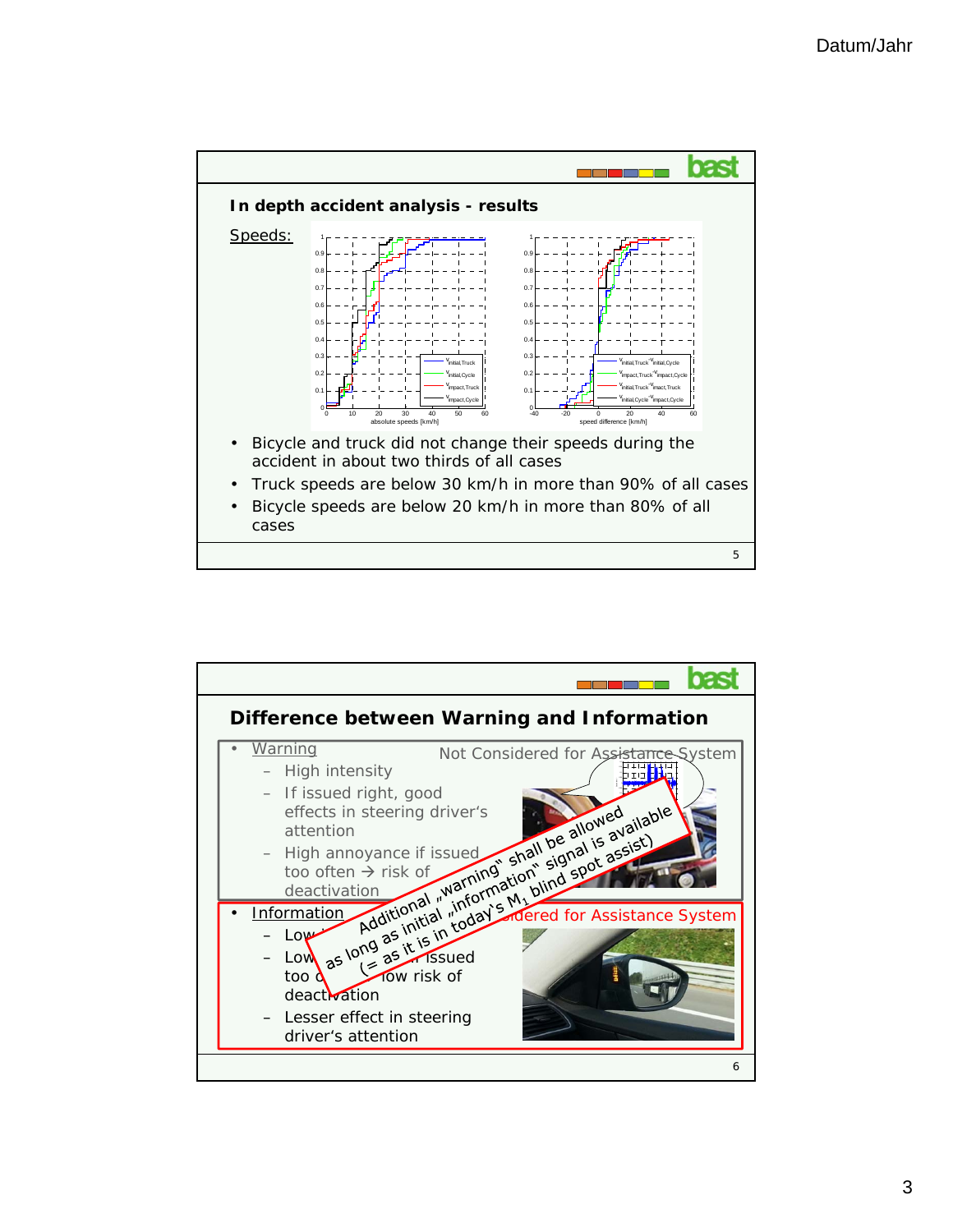

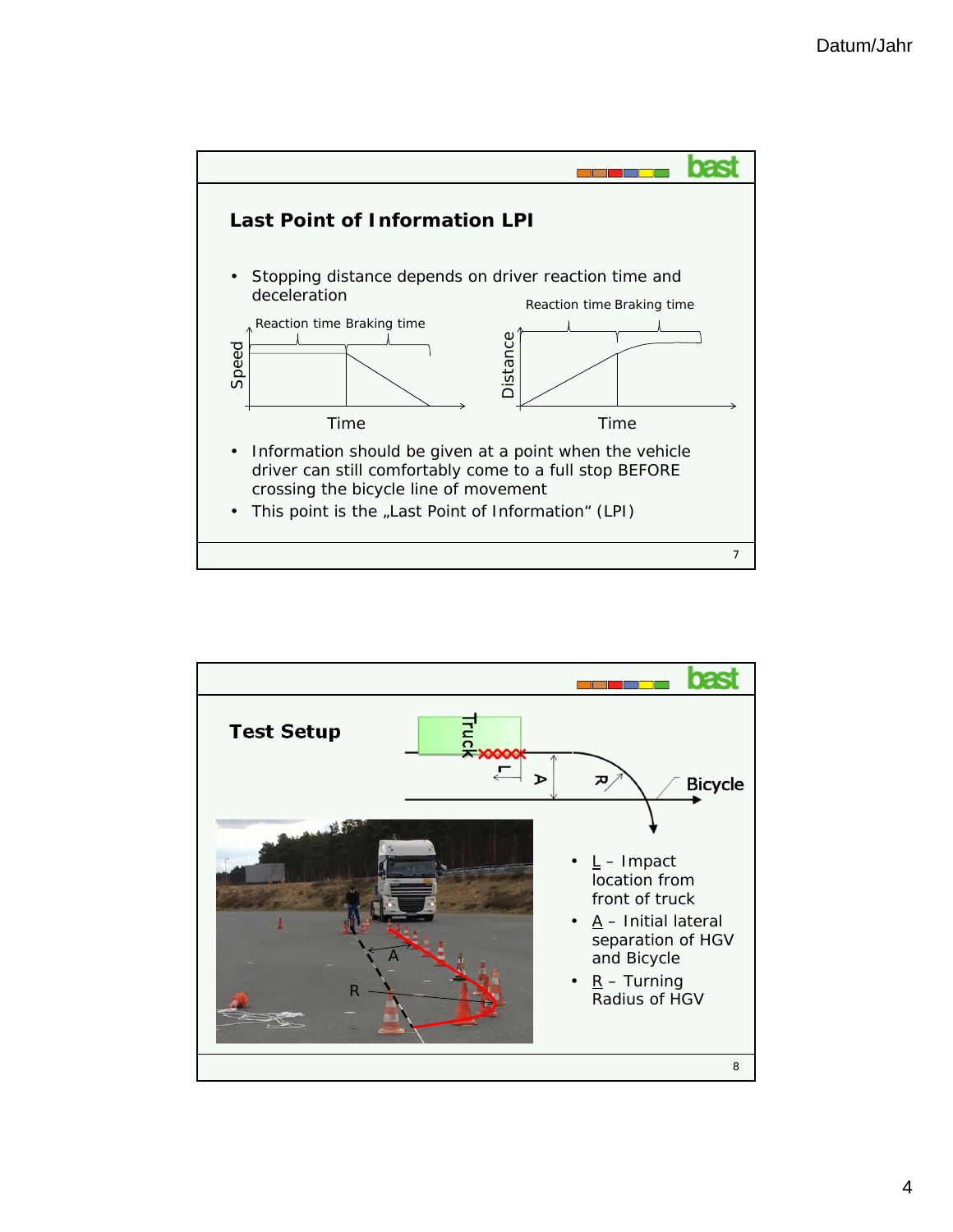

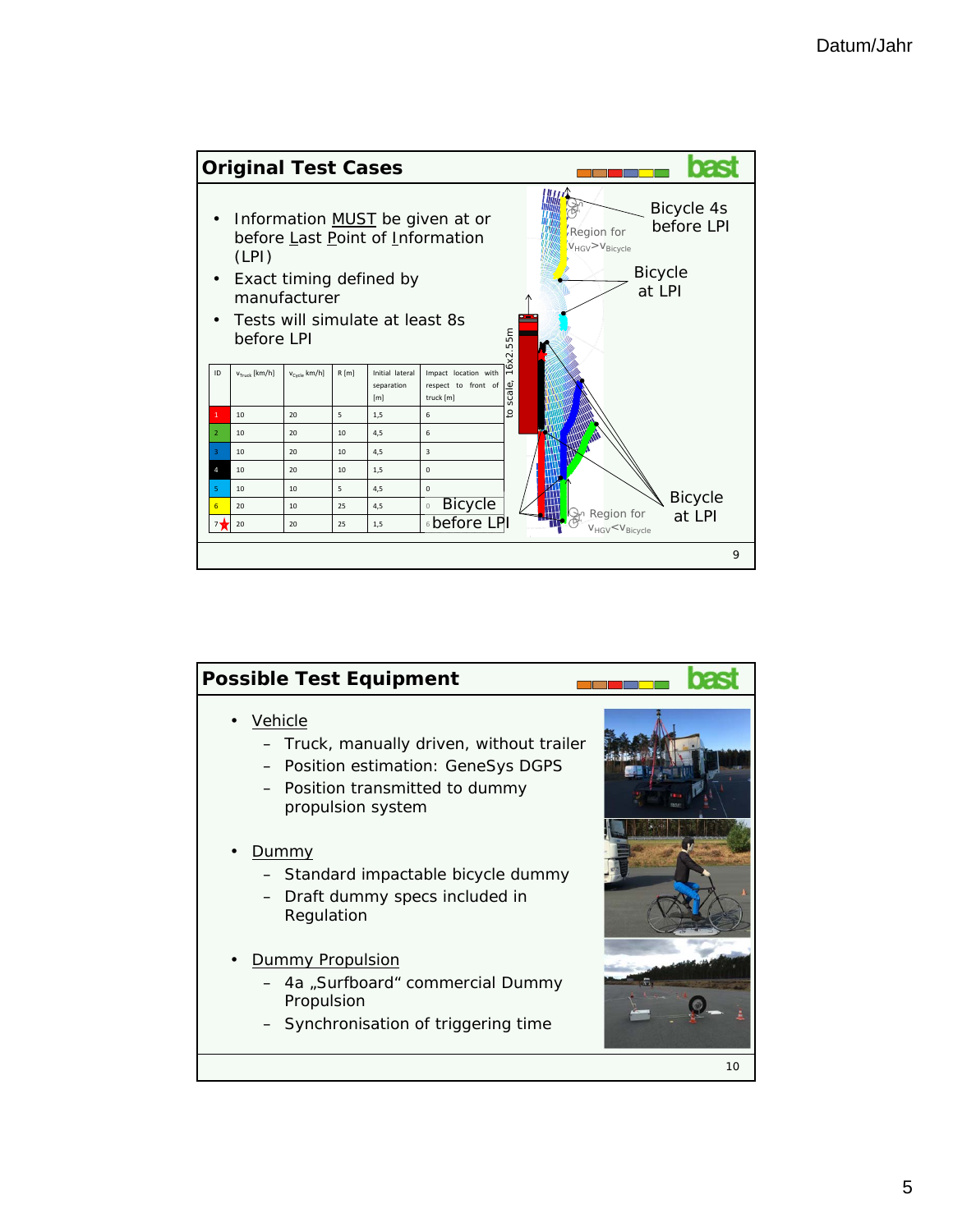

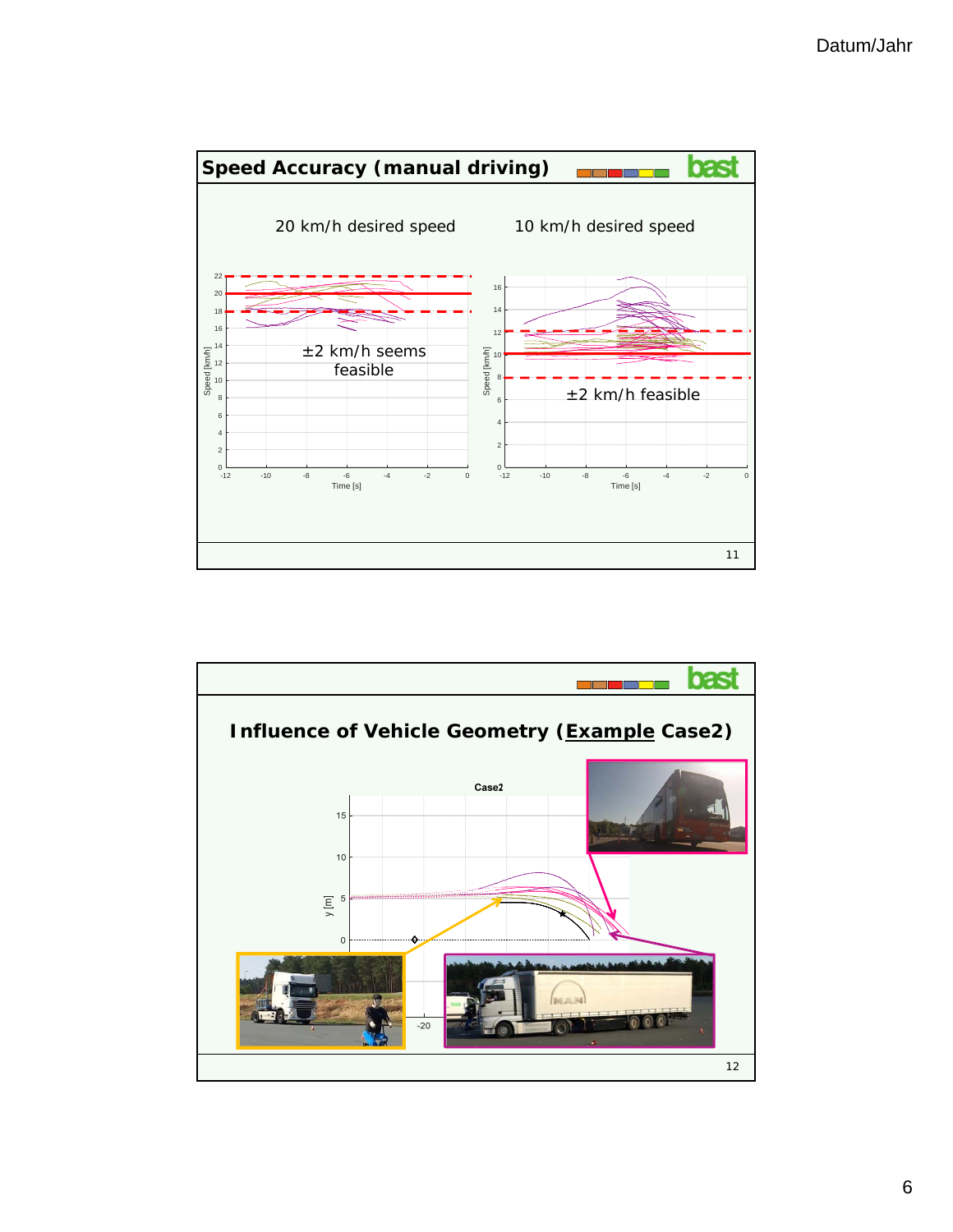

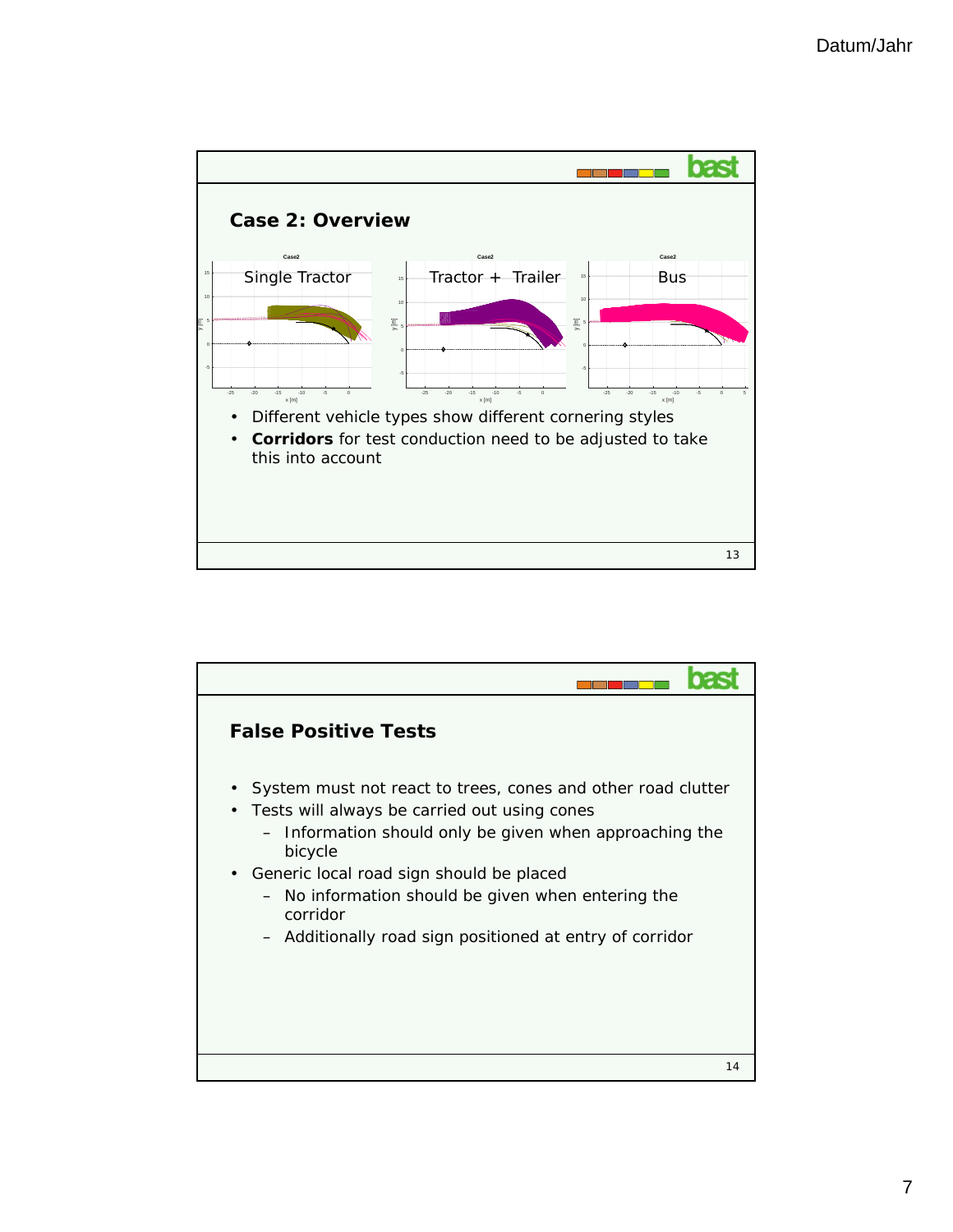

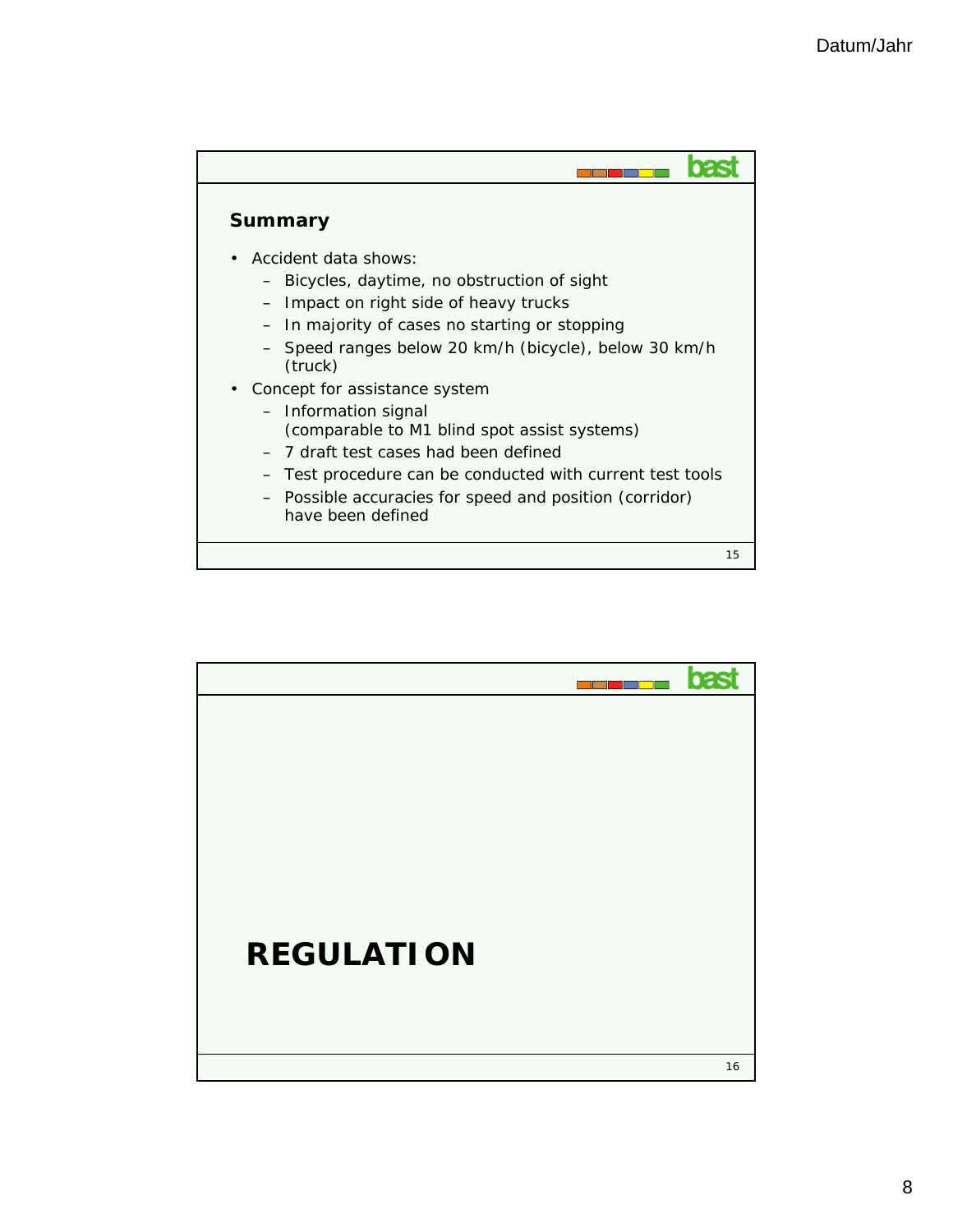

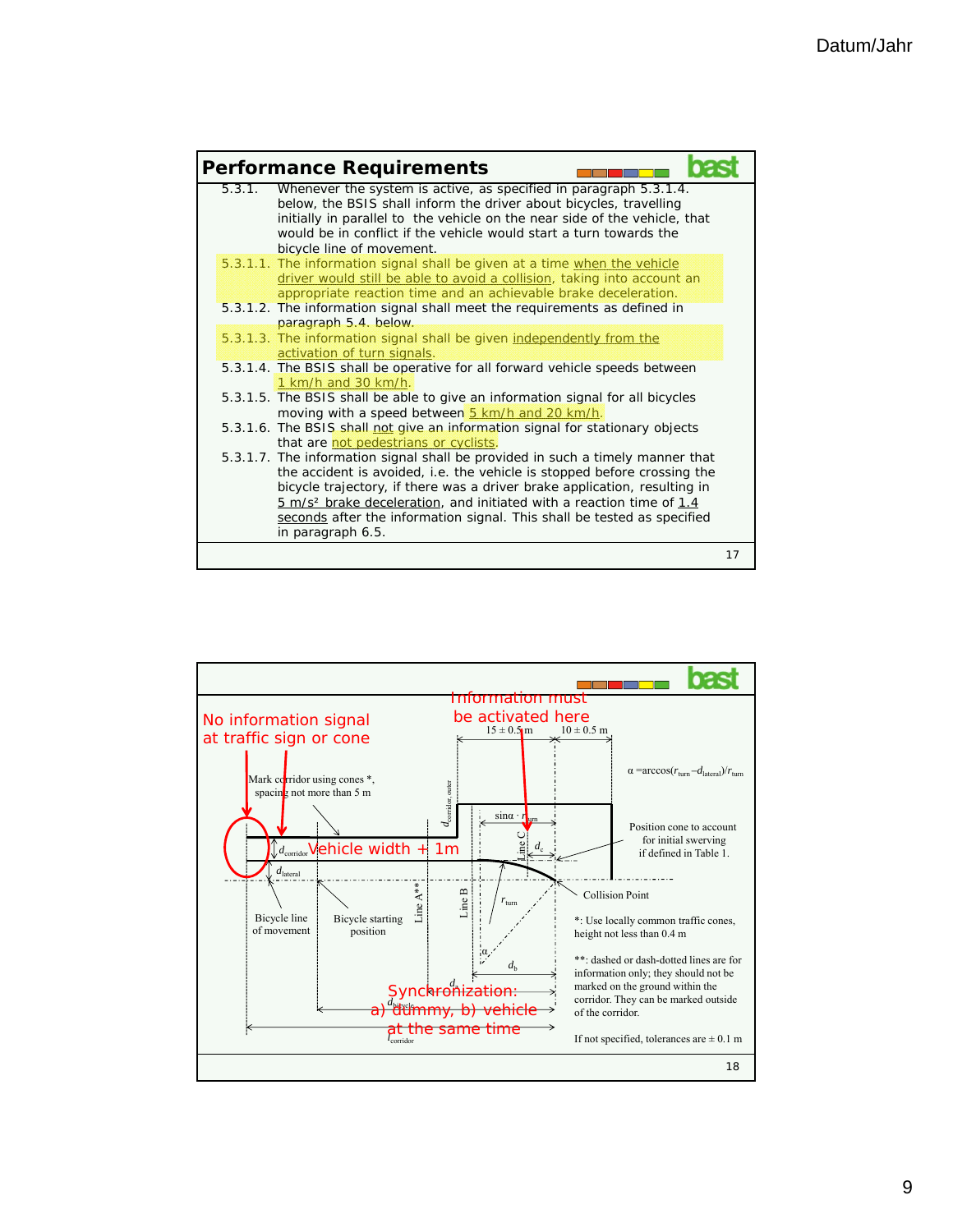|                                                      | <b>Test Cases</b> |                |                        |                                 |                                  |                                                              |                                                   |                                                |                                            |                                            |                |                                      |                             |                                                        |  |
|------------------------------------------------------|-------------------|----------------|------------------------|---------------------------------|----------------------------------|--------------------------------------------------------------|---------------------------------------------------|------------------------------------------------|--------------------------------------------|--------------------------------------------|----------------|--------------------------------------|-----------------------------|--------------------------------------------------------|--|
| New Orig.<br>Test Test r <sub>tum</sub><br>Case Case |                   |                |                        | $\chi^{\rm vehicle}_{\rm km/h}$ | $\chi^{\nu}$ Bicycle             | $d_{\text{lateral}}$                                         | $\begin{bmatrix} d_{\text{a}} \\ m \end{bmatrix}$ | $\begin{bmatrix} d_{\rm b} \\ m \end{bmatrix}$ | $\begin{bmatrix} d_{c} \\ m \end{bmatrix}$ | $d_{\text{bicycle}}$ $l_{\text{corridor}}$ |                | $d_{\text{corridor}}$ [m]            | $d_{\text{corridor outer}}$ | Include cone<br>to account for<br>initial<br>swerving? |  |
| $\perp$                                              |                   | 1              | 5                      | 10                              | 20                               |                                                              |                                                   | 15.8                                           | 4.3                                        |                                            |                |                                      | 5                           | Yes                                                    |  |
| 2                                                    |                   | $\overline{4}$ | 10                     | 10                              | 20                               | 1.5<br>4.5<br>cases where<br>swerves                         | 44.4                                              | 22                                             | 4.4                                        |                                            |                | yehiçle initiallye<br>width<br>$+1m$ | $\overline{c}$              | Yes                                                    |  |
| 3                                                    |                   | $\overline{7}$ | 25                     | 20                              | 20                               |                                                              |                                                   | 38.3                                           | 10.7                                       |                                            |                |                                      | $\mathbf{1}$                | N <sub>0</sub>                                         |  |
| 4                                                    |                   | 6              | 25                     | 20                              | 10                               |                                                              |                                                   | 43.5                                           | 10                                         |                                            |                |                                      | 1                           | N <sub>0</sub>                                         |  |
| 5                                                    |                   | 5              | 5                      | 10                              | 10                               |                                                              | 22.2                                              | 19.8                                           | 2.4                                        |                                            |                |                                      | 6                           | Yes                                                    |  |
| 6                                                    |                   | 2              | 10                     | 10                              | $\frac{7}{20}$ st                |                                                              |                                                   |                                                |                                            |                                            | to the outside |                                      | 3                           | Yes                                                    |  |
|                                                      |                   | 3              |                        |                                 |                                  |                                                              |                                                   |                                                |                                            |                                            |                |                                      | $\overline{c}$              | Yes                                                    |  |
| $\delta$                                             |                   | $1*$           | 5                      | 10                              | 20                               |                                                              |                                                   | $158$ $43$                                     |                                            |                                            |                |                                      |                             | N <sub>0</sub>                                         |  |
| 9                                                    |                   | $4*$           | $\mathbf{V}^{\dagger}$ | 10                              |                                  | 20Test cases where yehicle does<br>not swerve to the outside |                                                   |                                                |                                            |                                            |                | 1                                    | N <sub>0</sub>              |                                                        |  |
| 10                                                   |                   | $5*$           | $\overline{5}$         | 10                              | 10                               |                                                              |                                                   |                                                |                                            |                                            |                |                                      | N <sub>0</sub>              |                                                        |  |
| 11                                                   |                   | $2*$           | 10                     | 10                              | 20                               | 4.5                                                          | 44.4                                              | 14.7                                           | 3.4                                        |                                            |                |                                      |                             | N <sub>0</sub>                                         |  |
| 12                                                   |                   | $3*$           | 10                     | <b>N</b>                        | 20                               |                                                              |                                                   | 17.7                                           |                                            |                                            |                |                                      |                             | N <sub>0</sub>                                         |  |
|                                                      |                   |                |                        |                                 | Test Case No. corresponding      |                                                              |                                                   |                                                |                                            |                                            |                |                                      |                             |                                                        |  |
|                                                      |                   |                |                        |                                 | to presentations from GRSGs 2016 |                                                              |                                                   |                                                |                                            |                                            |                |                                      |                             |                                                        |  |
|                                                      |                   |                |                        |                                 |                                  |                                                              |                                                   |                                                |                                            |                                            |                |                                      |                             | 19                                                     |  |